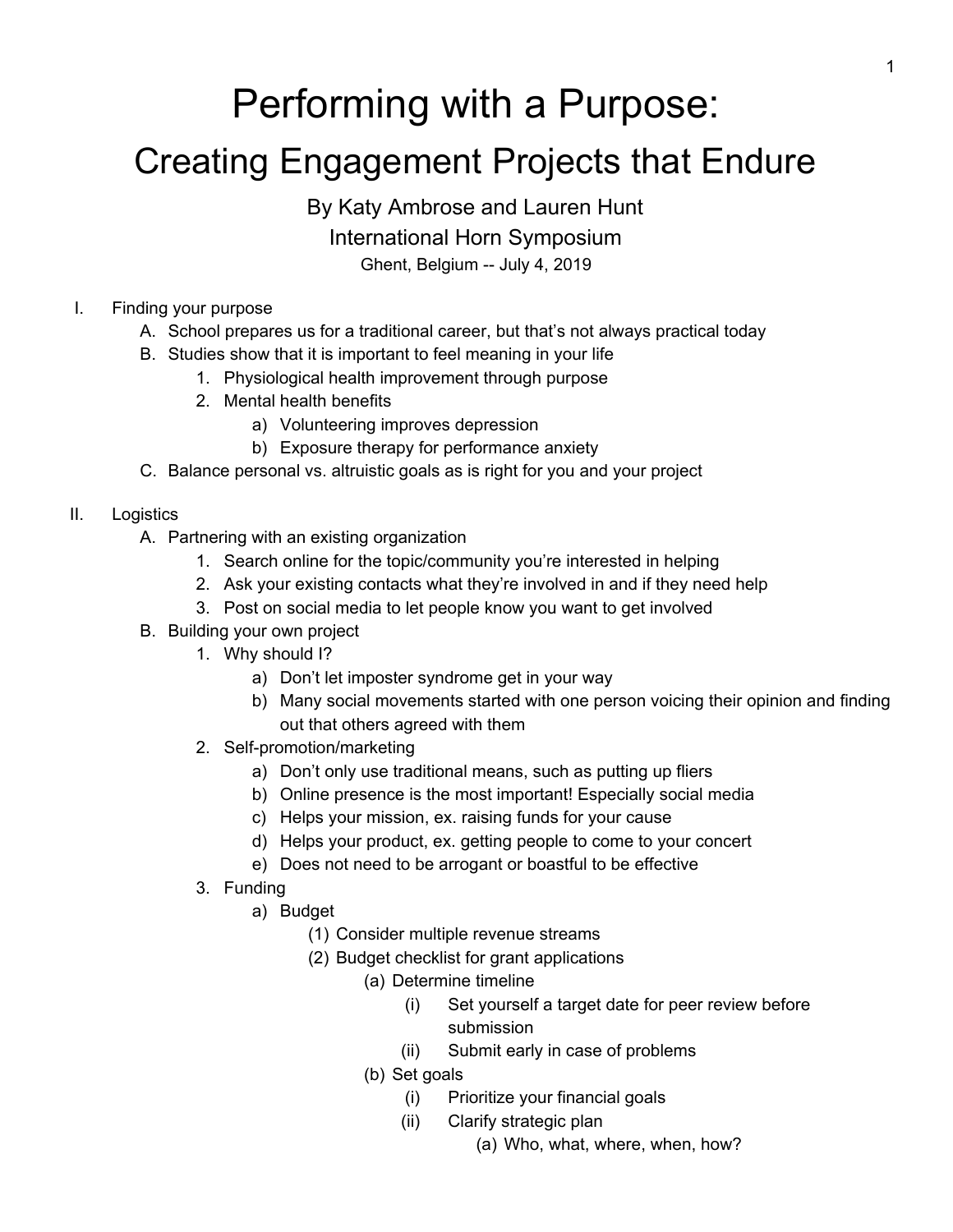- (c) Develop draft expense budget
	- (i) Determine costs (expenses) to reach program goals
	- (ii) Determine costs to reach organizational and strategic goals
- (d) Develop draft income budget
	- (i) Project income based on current fundraising and revenue activities
	- (ii) Project new income based on new activities
- (e) Consolidate and review the income and expense budgets
- (f) Submit your proposal
	- (i) Always get a second opinion before submitting
- (3) Example budgets online
	- (a) [https://grantwriters.net/blog/three-tips-for-creating-an-awesome-bu](https://grantwriters.net/blog/three-tips-for-creating-an-awesome-budget-example-included/) [dget-example-included/](https://grantwriters.net/blog/three-tips-for-creating-an-awesome-budget-example-included/)
	- (b) Grant Space has downloadable templates
		- (i) grantspace.org
- b) Grants
	- (1) How to search for available grants
		- (a) Databases through professional organizations
			- (i) Chamber Music America
			- (ii) GrantForward
			- (iii) ProQuest's Pivot database
			- (iv) Foundation Directory
			- (b) University/conservatory career centers
				- (i) Can help find grants
				- (ii) Can help with writing and language
				- (iii) May have funding available for alumni projects
			- (c) Government foundations sponsor grants
	- (2) Application process will be different in every country
	- (3) Eligibility may depend on:
		- (a) Project type
		- (b) Citizenship/residency status
		- (c) Incorporation status
		- (d) Student status
		- (e) Other factors
	- (4) Application process will usually include:
		- (a) Project description
		- (b) Budget
		- (c) Timeline
		- (d) Discussion of the need for the project
		- (e) In-depth description of actions to be taken when the grant is received
		- (f) Projected outcomes or measures of success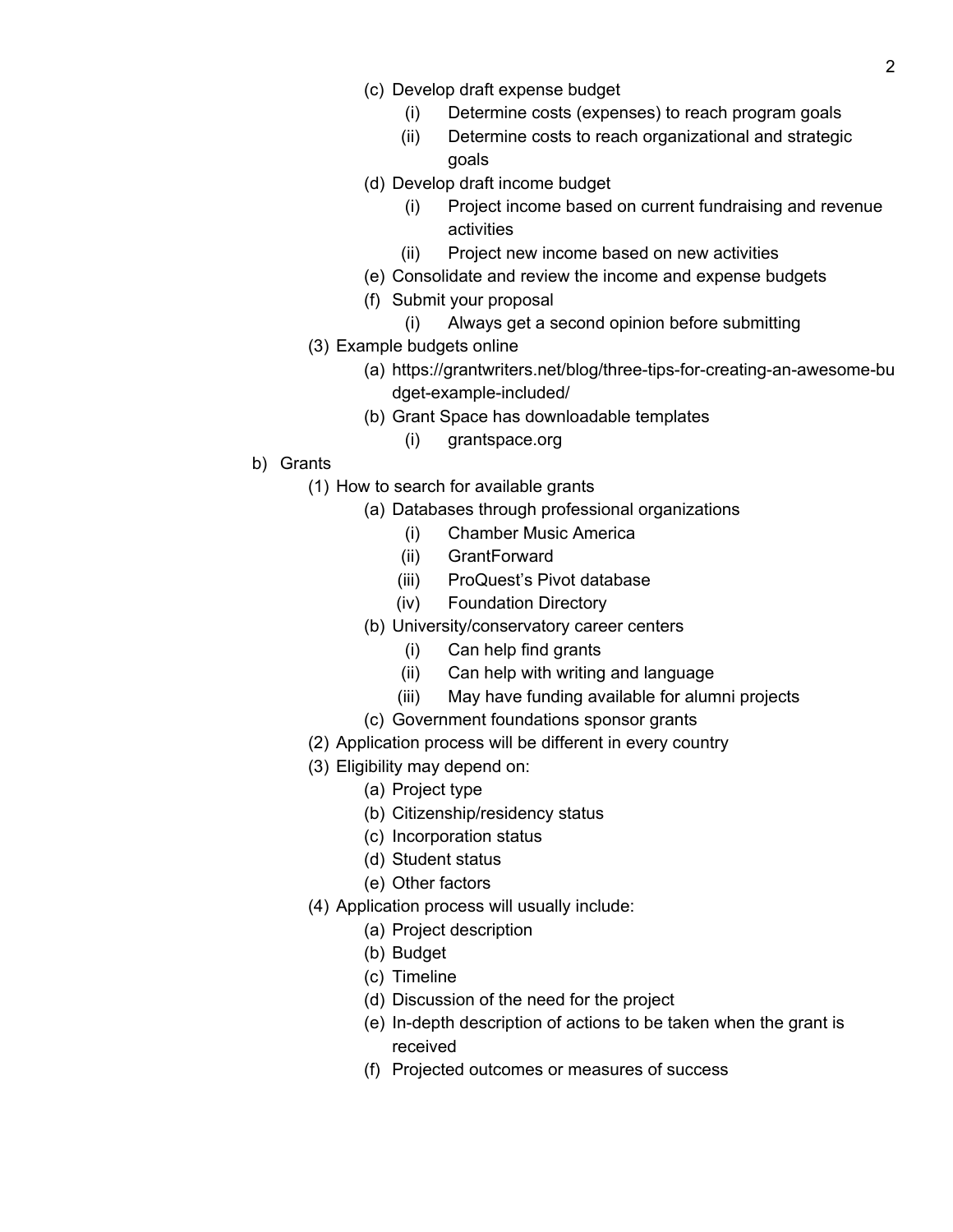- c) Fundraising
	- (1) Institutional
		- (a) Benefit concert/event
		- (b) Silent auction
	- (2) Individual
		- (a) Friend and family who may wish to donate
		- (b) Crowd-sourcing
			- (i) Go Fund Me
			- (ii) Kickstarter
			- (iii) IndieGoGo

### III. Musical elements

- A. Programming
	- 1. Choosing repertoire
		- a) Traditional approaches like themed concerts
		- b) Arranging repertoire (see below)
		- c) Social focus
			- (1) Addressing composer's personal belief system
			- (2) Acknowledging racism, sexism, bigotry, misogyny increases inclusivity for audience/community
	- 2. Balancing the program
		- a) Vary recognizability, style, and genre
		- b) Limited attention spans
		- c) Improvisation
- B. Integrating senses studies show using more senses and having interactive components helps learning and retention
	- 1. Technology/apps
		- a) Synesthesia
		- b) En Cue
			- (1) Could modify to add an audience participation element with tweeting, texting or similar
		- c) Tinmendo
	- 2. Physical movement
		- a) Cirque de la Symphony
		- b) Mnozil Brass
		- c) Teaching a dance to audience (existing or make one up)
	- 3. Audience sings. Consider different notation styles for inclusivity
		- a) Line contour drawings
		- b) Tactile notation (Braille for blind trained musicians; physical line contours for others)
		- c) Cartoon, shapes, or colored noteheads